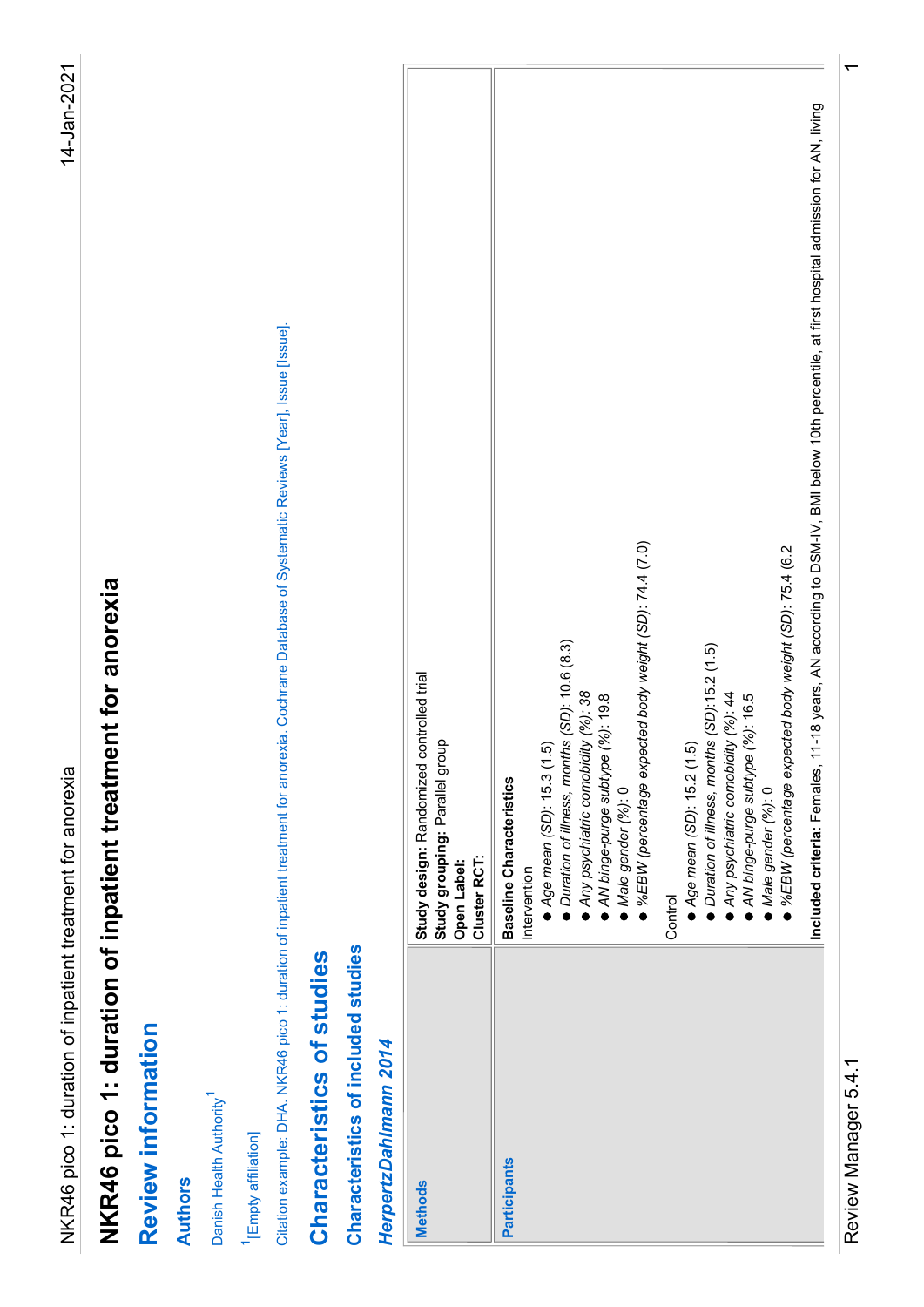| NKR46 pico 1: duration of inpatient treatment for anorexia | 14-Jan-2021                                                                                                                                                                                                                                                                                                                                                                                            |
|------------------------------------------------------------|--------------------------------------------------------------------------------------------------------------------------------------------------------------------------------------------------------------------------------------------------------------------------------------------------------------------------------------------------------------------------------------------------------|
|                                                            | ce or abuse, serious self-injurious behaviour,<br>225)Inpt: n=85, daypt:n=87<br>Excluded criteria: Organic brain disease, psychotic or bipolar disorder, substance dependen<br>Pretreatment: The baseline characteristics weremuch the same between groups (table 1, s.1<br>insufficient knowledge of the German language, or an IQ below 85.<br>within 60 minutes commute of the treating department. |
| Interventions                                              | irget weight for 2 weeks<br>● Description: 3 weeks of inpatient treatment followed by day treatment until maintained ta<br>● Length of treatment: 16.5 weeks (SD 7.0)<br>● Length of follow-up: 12 months from admission<br>Intervention Characteristics<br>Intervention                                                                                                                               |
|                                                            | • Description: Continued inpatient treatment until maintained target weight for 2 weeks.<br>● Length of treatment: 14.6 weeks (SD 6.0)<br>● Length of follow-up: 12 months from admission<br>Control                                                                                                                                                                                                   |
| <b>Outcomes</b>                                            | Adfærdssymptomer (restriktiv spisning, tvangsmotion, binge, purge), EOT<br>Outcome type: ContinuousOutcome<br>Reporting: Not reported<br>Scale: MROAS scale A (food intake)<br>Direction: Higher is better<br>Unit of measure: points<br>Data value: Endpoint<br>Range: 0-12                                                                                                                           |
|                                                            | Adfærdssymptomer (restriktiv spisning, tvangsmotion, binge, purge), LFU<br>Scale: MROAS, scale A (food intake)<br>Outcome type: ContinuousOutcome<br>Direction: Higher is better<br>Reporting: Fully reported<br>Unit of measure: points<br>Data value: Endpoint<br>Range: 1-12                                                                                                                        |
|                                                            | · Outcome type: ContinuousOutcome<br>Andel af sund kropsvægt/BMI, EOT<br>· Reporting: Fully reported<br>Unit of measure: %<br>Scale: %EBW<br>Range: 1-100                                                                                                                                                                                                                                              |
| Review Manager 5.4.1                                       | $\overline{\mathsf{N}}$                                                                                                                                                                                                                                                                                                                                                                                |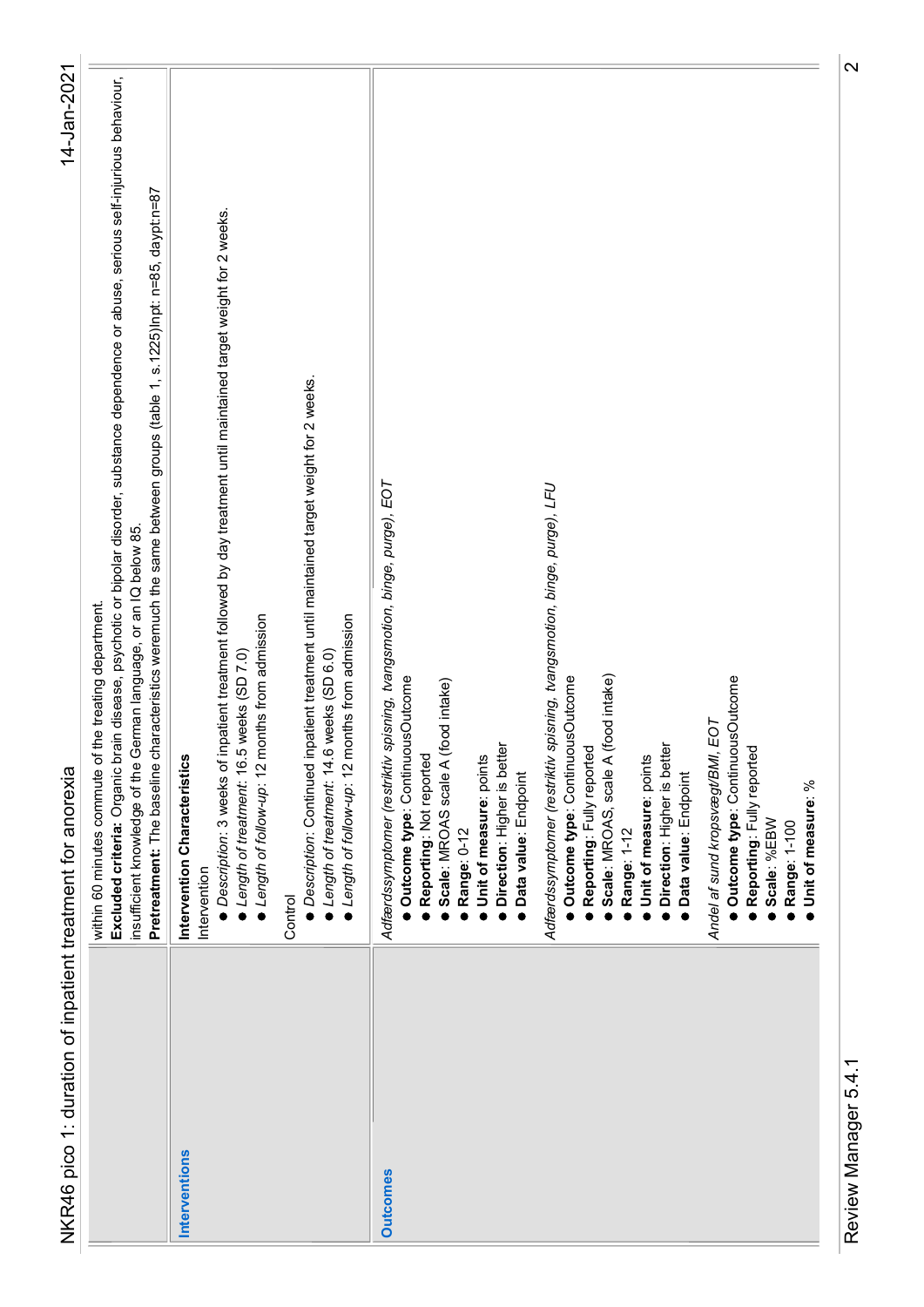- 
- begives the state of the state of the state of the state of the state of the state of the state of the state of the state of the state of the state of the state of the state of the state of the state of the state of the s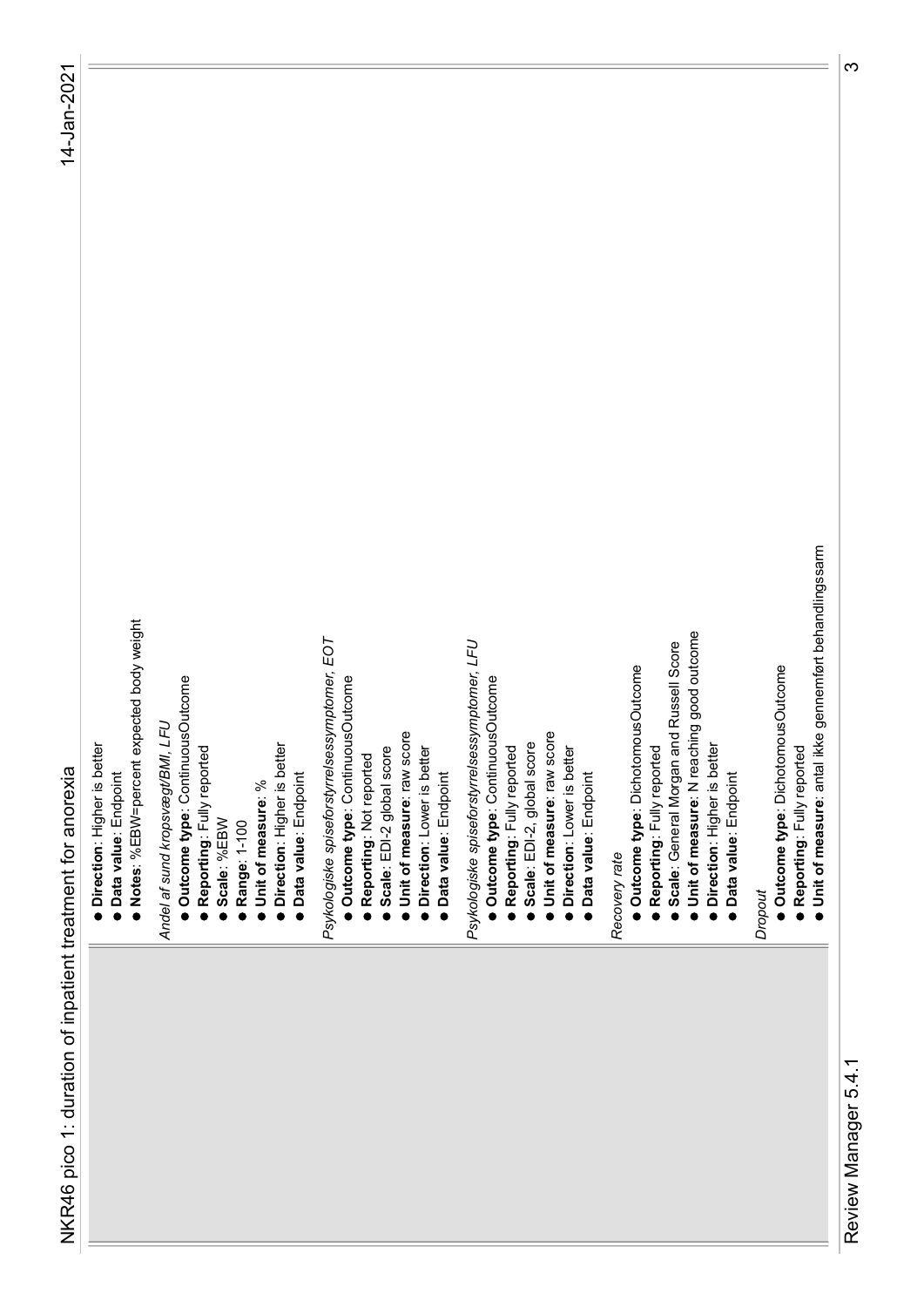| )<br>5<br>5<br>5<br>5<br>5                                       |
|------------------------------------------------------------------|
|                                                                  |
|                                                                  |
|                                                                  |
|                                                                  |
|                                                                  |
|                                                                  |
| )<br>)<br>)<br>)<br>)<br>)<br>)<br>}                             |
|                                                                  |
|                                                                  |
|                                                                  |
|                                                                  |
|                                                                  |
|                                                                  |
|                                                                  |
|                                                                  |
|                                                                  |
|                                                                  |
|                                                                  |
|                                                                  |
|                                                                  |
|                                                                  |
|                                                                  |
|                                                                  |
|                                                                  |
|                                                                  |
|                                                                  |
|                                                                  |
|                                                                  |
|                                                                  |
| へりょう 2つ ょうサ ナスり ろうすう りょう ナス りこうりょう クラス・ライン                       |
|                                                                  |
|                                                                  |
| i<br>C                                                           |
| )<br>5<br>5<br>5<br>5                                            |
|                                                                  |
|                                                                  |
|                                                                  |
|                                                                  |
|                                                                  |
|                                                                  |
| ֦֦֚֚֚֚֚֚֚֚֝֝֝֝֝֝֝֝<br>֧֪֧֪֪֧֧֧֧֚֚֚֚֚֚֚֚֚֚֚֚֚֚֚֚֚֚֚֚֚֚֚֚֚֝֟֝֬֝֬֝֬ |
|                                                                  |
|                                                                  |
|                                                                  |
|                                                                  |
|                                                                  |
|                                                                  |

| ľ  |
|----|
|    |
|    |
| ŗ. |
| i  |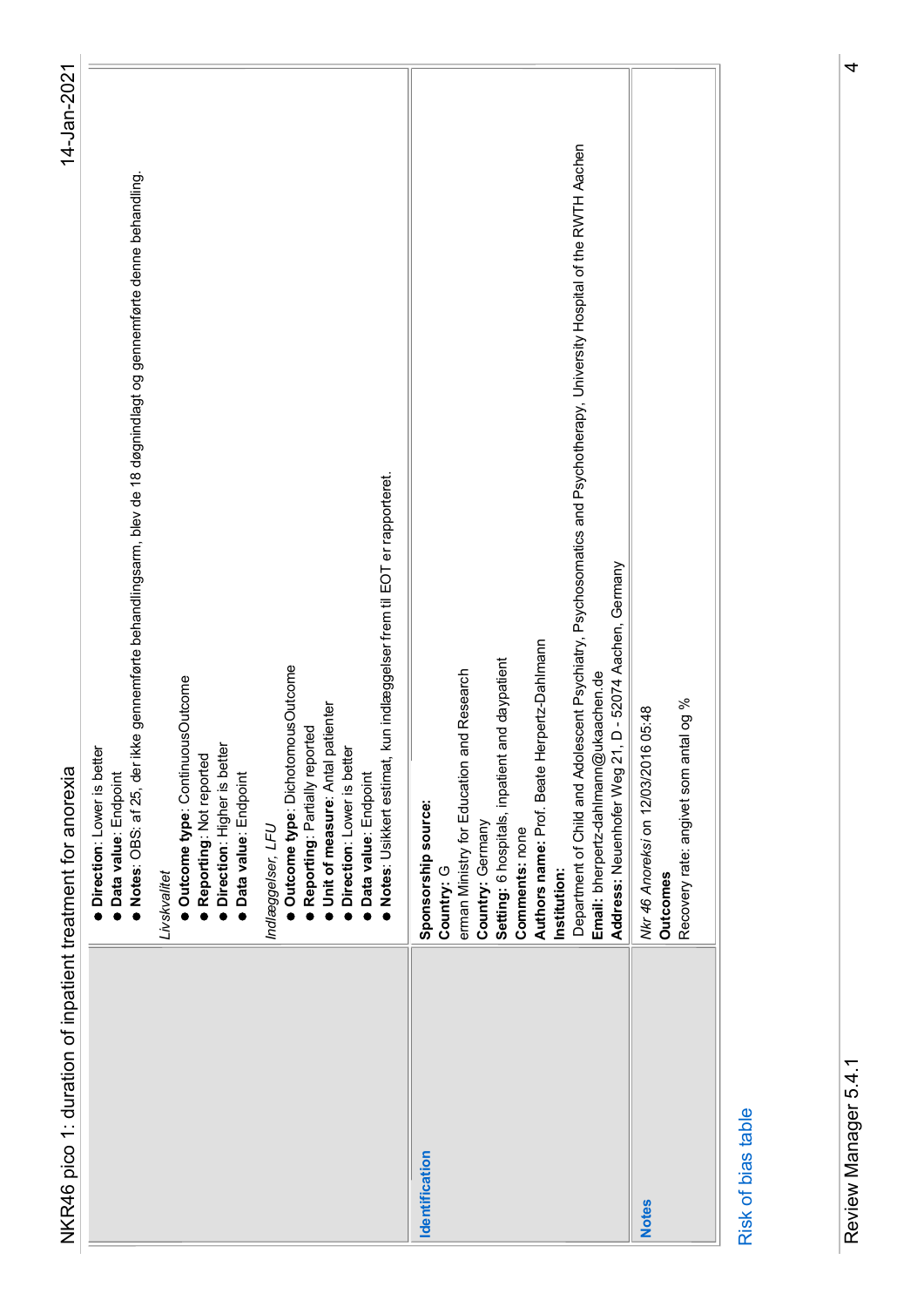| )<br>3                                                                                                                                                                                                                         |
|--------------------------------------------------------------------------------------------------------------------------------------------------------------------------------------------------------------------------------|
|                                                                                                                                                                                                                                |
|                                                                                                                                                                                                                                |
| intone in the search of the search of the search of the search of the search of the search of the search of the search of the search of the search of the search of the search of the search of the search of the search of th |
|                                                                                                                                                                                                                                |
|                                                                                                                                                                                                                                |
| リニューマー                                                                                                                                                                                                                         |
|                                                                                                                                                                                                                                |
|                                                                                                                                                                                                                                |
|                                                                                                                                                                                                                                |
|                                                                                                                                                                                                                                |
|                                                                                                                                                                                                                                |
|                                                                                                                                                                                                                                |
|                                                                                                                                                                                                                                |
| $\frac{1}{2}$                                                                                                                                                                                                                  |
| こうりょうりょ キュウキ うりこ ナウ 2つこう                                                                                                                                                                                                       |
|                                                                                                                                                                                                                                |
|                                                                                                                                                                                                                                |
| )<br>DN<br>DN<br>DN                                                                                                                                                                                                            |
|                                                                                                                                                                                                                                |
|                                                                                                                                                                                                                                |
| ۲<br>2)                                                                                                                                                                                                                        |
|                                                                                                                                                                                                                                |
|                                                                                                                                                                                                                                |
|                                                                                                                                                                                                                                |
| ֞֝֝֝֝֝֝֝֝֝֝֝֝֝<br>֧֪֪֝֝֜֝֜֝֜֝֜֝֜֝֜֝                                                                                                                                                                                            |
|                                                                                                                                                                                                                                |
|                                                                                                                                                                                                                                |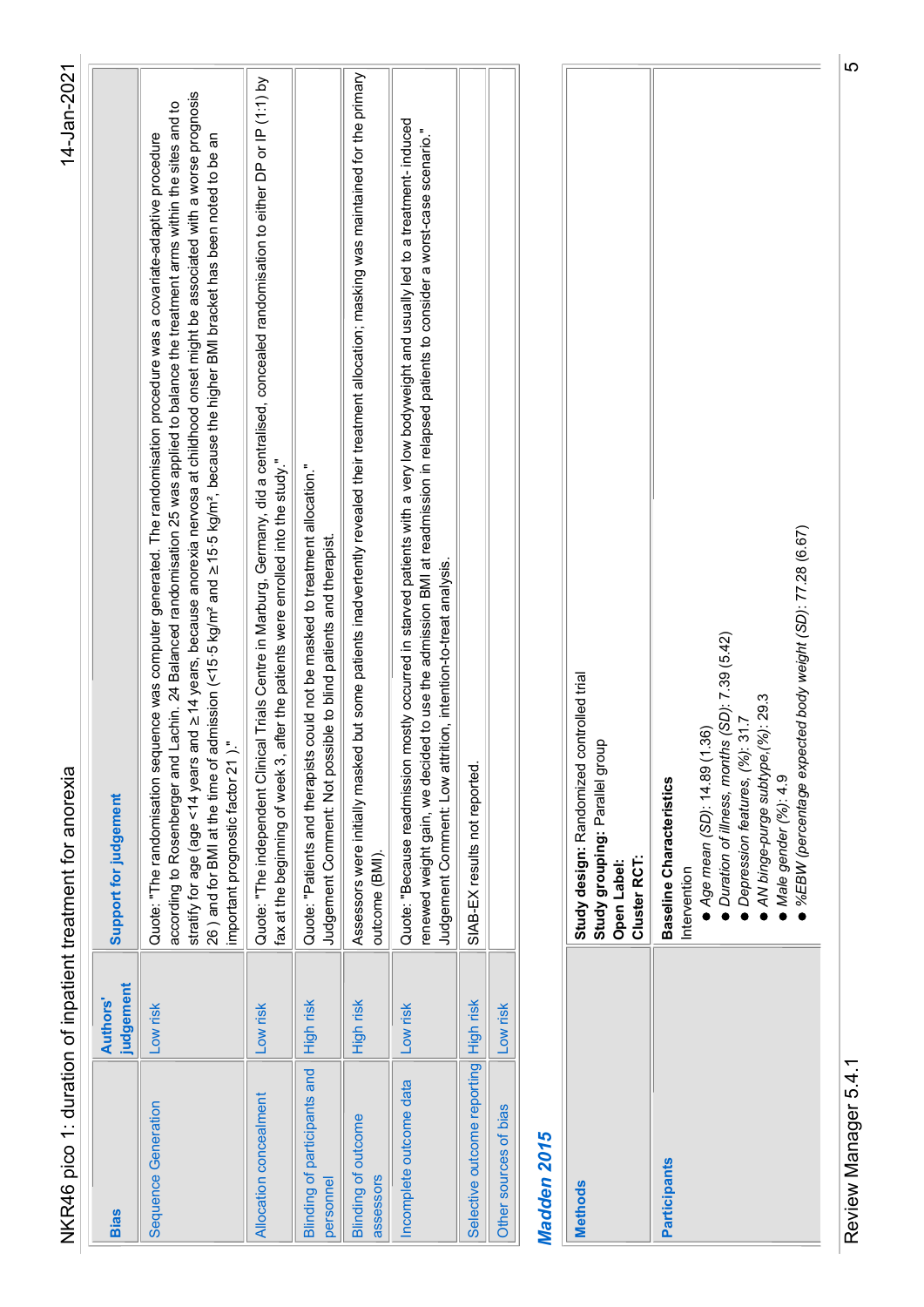| Duration of illness, months (SD): 7.85 (6.89)<br>AN binge-purge subtype, (%): 31.7<br>Depression features, (%): 31.7<br>● Age mean (SD): 14.88 (1.56)<br>NKR46 pico 1: duration of inpatient treatment for anorexia<br>Male gender (%): 4.9<br>Control                                                                                                                                                                                                                                                                                                                                                                                                                                                                                                                                                                                                                                                                                                                                                                                                                                                                                                                                                                        |
|-------------------------------------------------------------------------------------------------------------------------------------------------------------------------------------------------------------------------------------------------------------------------------------------------------------------------------------------------------------------------------------------------------------------------------------------------------------------------------------------------------------------------------------------------------------------------------------------------------------------------------------------------------------------------------------------------------------------------------------------------------------------------------------------------------------------------------------------------------------------------------------------------------------------------------------------------------------------------------------------------------------------------------------------------------------------------------------------------------------------------------------------------------------------------------------------------------------------------------|
| ● %EBW (percentage expected body weight (SD): 79.25 (5.95)                                                                                                                                                                                                                                                                                                                                                                                                                                                                                                                                                                                                                                                                                                                                                                                                                                                                                                                                                                                                                                                                                                                                                                    |
| participants, reflecting the differentadmission<br>I <b>ncluded criteria</b> : Aged between12 and 18 years, with a DSM-IV diagnosis of AN of less than 3 years' duration, were medically unstable,<br>lived within a 2-h drive of the treatment center and were not receiving other psychot<br>age criteria of each site (SCHN-W: mean=14.14 years, S.D.=1.07; WH: mean=16.25 years, S.D. =1.03, t80 =−8.644, p<0.05, n2=0.48,<br>very large effect)and the duration of illness prior to hospitalization,with patients from WH<br>een treatment groups. Sixpatients (7.3%)<br>p<0.05, n2=0.05, moderate effect size).<br>tance abuse or significant intercurrent<br>Excluded criteria: Illness duration of more than 3 years, evidence of psychosis, mania, subs<br>Pretreatment: Results The only significant differences between study siteswas the age of the<br>average 3.4 months later than SCHN-Wpatients (mean=6.42 months, S.D. =4.24), (t80 =2.07,<br>There were nodifferences in baseline variables (Table 1) or protocoladherence (Table 2) betw<br>were within 1 s.D. of community normsfor the EDE at baseline; however, a comprehensive<br>medical illnesses other than nutrition-related complications of AN. |
| · Description: Brief hospitalization for medical stabilization, followed by 20 sessions FBT.<br>● Length of treatment: 21.73 inpatient days plus FBT spread over maximum 12 months<br>● Length of follow-up: 12 months from EOT<br>Intervention Characteristics<br>Intervention<br>Interventions                                                                                                                                                                                                                                                                                                                                                                                                                                                                                                                                                                                                                                                                                                                                                                                                                                                                                                                              |
| ● Length of treatment: 36.89 inpatient days plus FBT spread over maximum 12 months<br>● Description: Hospitalization for weight restoration, followed by 20 sessions FBT.<br>Length of follow-up: 12 months from EOT<br>Control                                                                                                                                                                                                                                                                                                                                                                                                                                                                                                                                                                                                                                                                                                                                                                                                                                                                                                                                                                                               |
| Adfærdssymptomer (restriktiv spisning, tvangsmotion, binge, purge), EOT<br>Outcome type: ContinuousOutcome<br>· Reporting: Not reported                                                                                                                                                                                                                                                                                                                                                                                                                                                                                                                                                                                                                                                                                                                                                                                                                                                                                                                                                                                                                                                                                       |
| Adfærdssymptomer (restriktiv spisning, tvangsmotion, binge, purge), LFU<br>Outcome type: ContinuousOutcome                                                                                                                                                                                                                                                                                                                                                                                                                                                                                                                                                                                                                                                                                                                                                                                                                                                                                                                                                                                                                                                                                                                    |
| · Reporting: Not reported                                                                                                                                                                                                                                                                                                                                                                                                                                                                                                                                                                                                                                                                                                                                                                                                                                                                                                                                                                                                                                                                                                                                                                                                     |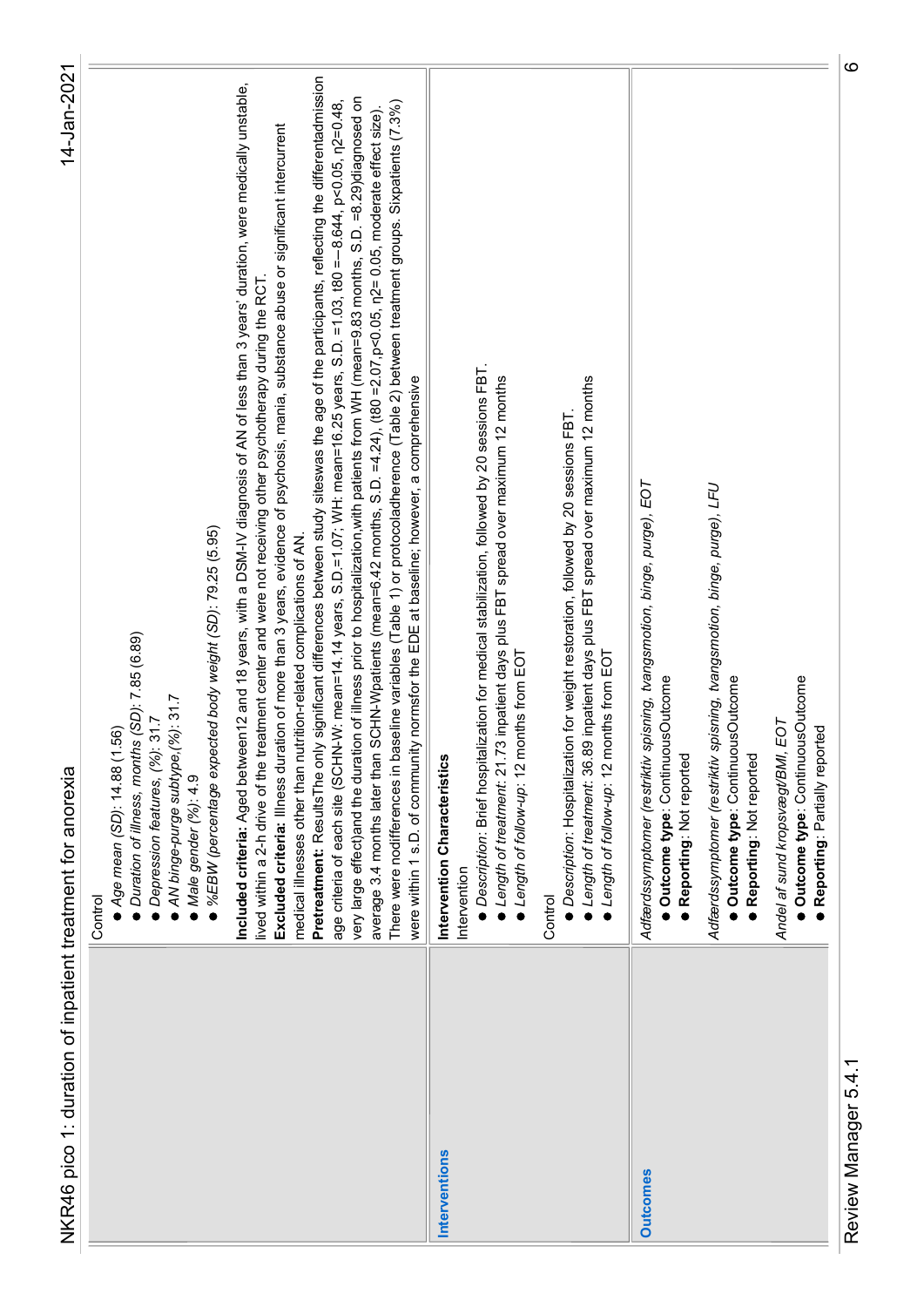- -
- 
- - -
- between the analysis are contained to the second the second term in the second term in the second term in the second term in the second term in the second term in the second term in the second term in the second term in t

- - -
- 
- 
- 
- -
- 

- 
- 
- 
- 
- 
- 
- 
- 
- 
- 
- -
- 
- 
- 
- 

- 
- -
- 
- -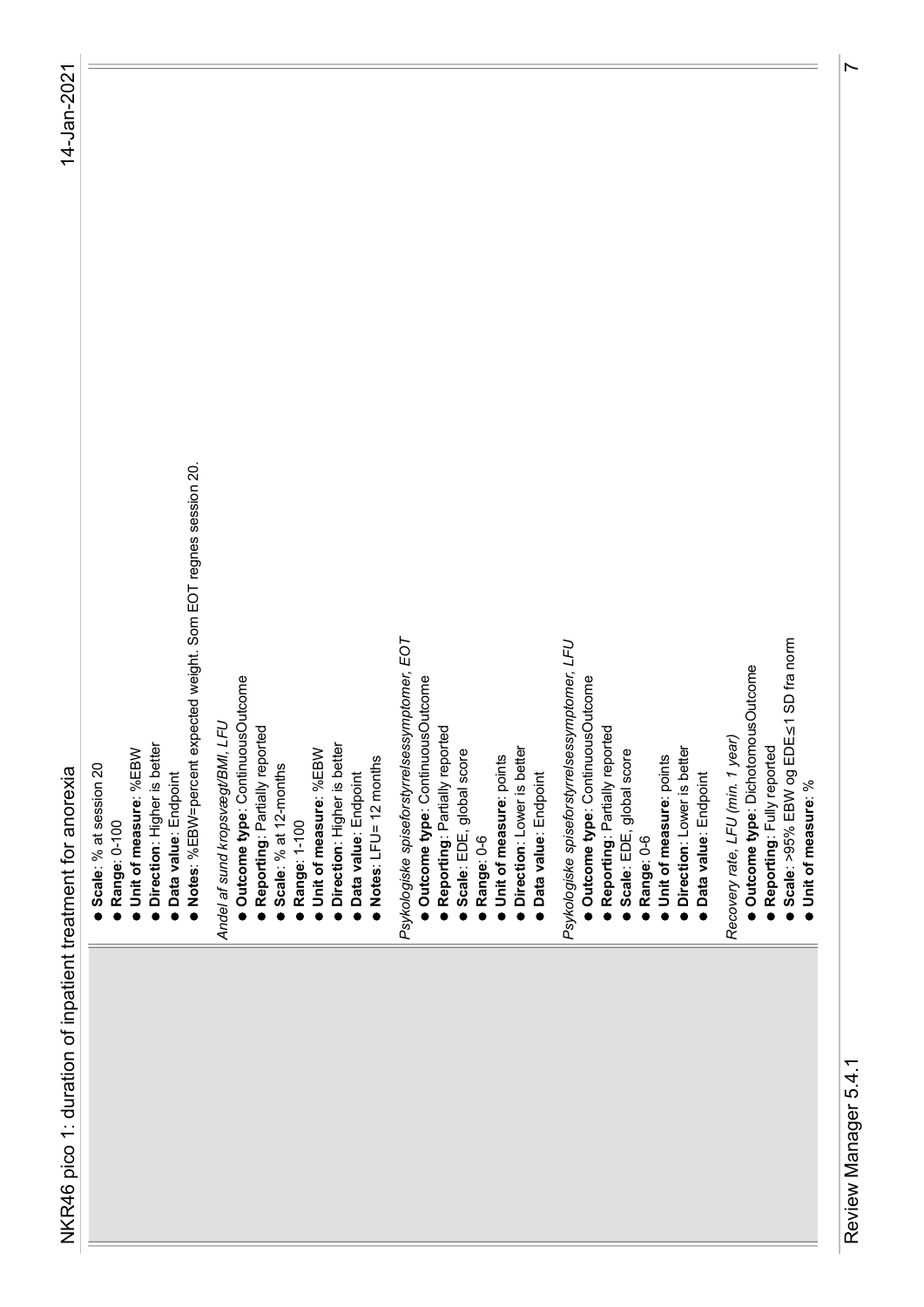| ;<br>;<br>;               |
|---------------------------|
|                           |
|                           |
| " התאמר לד<br>)<br>5<br>S |
|                           |
|                           |
| $\frac{2}{5}$             |
|                           |
| )<br>DN<br>2              |
|                           |
|                           |
| .<br>2<br>2<br>2<br>2     |
|                           |
| `<br>ا                    |

| · Outcome type: DichotomousOutcome<br>Outcome type: DichotomousOutcome<br>Outcome type: ContinuousOutcome<br>· Direction: Higher is better<br>· Reporting: Fully reported<br>Direction: Lower is better<br>· Reporting: Not reported<br>Unit of measure: antal<br>NKR46 pico 1: duration of inpatient treatment for anorexia<br>· Data value: Endpoint<br>· Data value: Endpoint<br>Dropout, EOT<br>Indlæggelser<br>Livskvalitet |
|----------------------------------------------------------------------------------------------------------------------------------------------------------------------------------------------------------------------------------------------------------------------------------------------------------------------------------------------------------------------------------------------------------------------------------|
|                                                                                                                                                                                                                                                                                                                                                                                                                                  |
|                                                                                                                                                                                                                                                                                                                                                                                                                                  |
|                                                                                                                                                                                                                                                                                                                                                                                                                                  |
| ● Notes: Hvor mange behøver Indlæggelse efter den planlagte intervention (medical stabilisation eller weight restoration)<br>Scale: readmission to 12-months FU<br>Unit of measure: antal patienter<br><b>Reporting: Fully reported</b><br>Direction: Lower is better<br>Data value: Endpoint                                                                                                                                    |
| Sponsorship source: This work was fully funded by the National Healthand Medical Research Council (NHMRC) of Australia(Grant ID<br>Institution: Department og Psychological Medicine, The Sidney Children's Hospitals Network<br>Email: Sloane.Madden@health.nsw.gov.au<br>Setting: Two sited inpatient study<br>Authors name: Dr S. Madden<br>Country: Australia<br>Comments: none<br>457235)<br>Identification                 |
| Address: Westmead Campus, Locked Bag 4001, Westmead, NSW 2145, Australia                                                                                                                                                                                                                                                                                                                                                         |
| Participants in the MS arm were subsequentlydischarged to out-patient FBT if they had no markersof medical instability for 72 h after<br>Birte Smidt on 16/03/2016 02:43<br>Interventions<br><b>Notes</b>                                                                                                                                                                                                                        |
| nasogastric feedswere ceasedParticipants in the WR arm continuedin hospital on supported meals without nasogastricfeeding once they<br>out-patient FBT<br>had no markers of medical instabilityfor 72 h, until they reached 90% EBW before dischargeto                                                                                                                                                                           |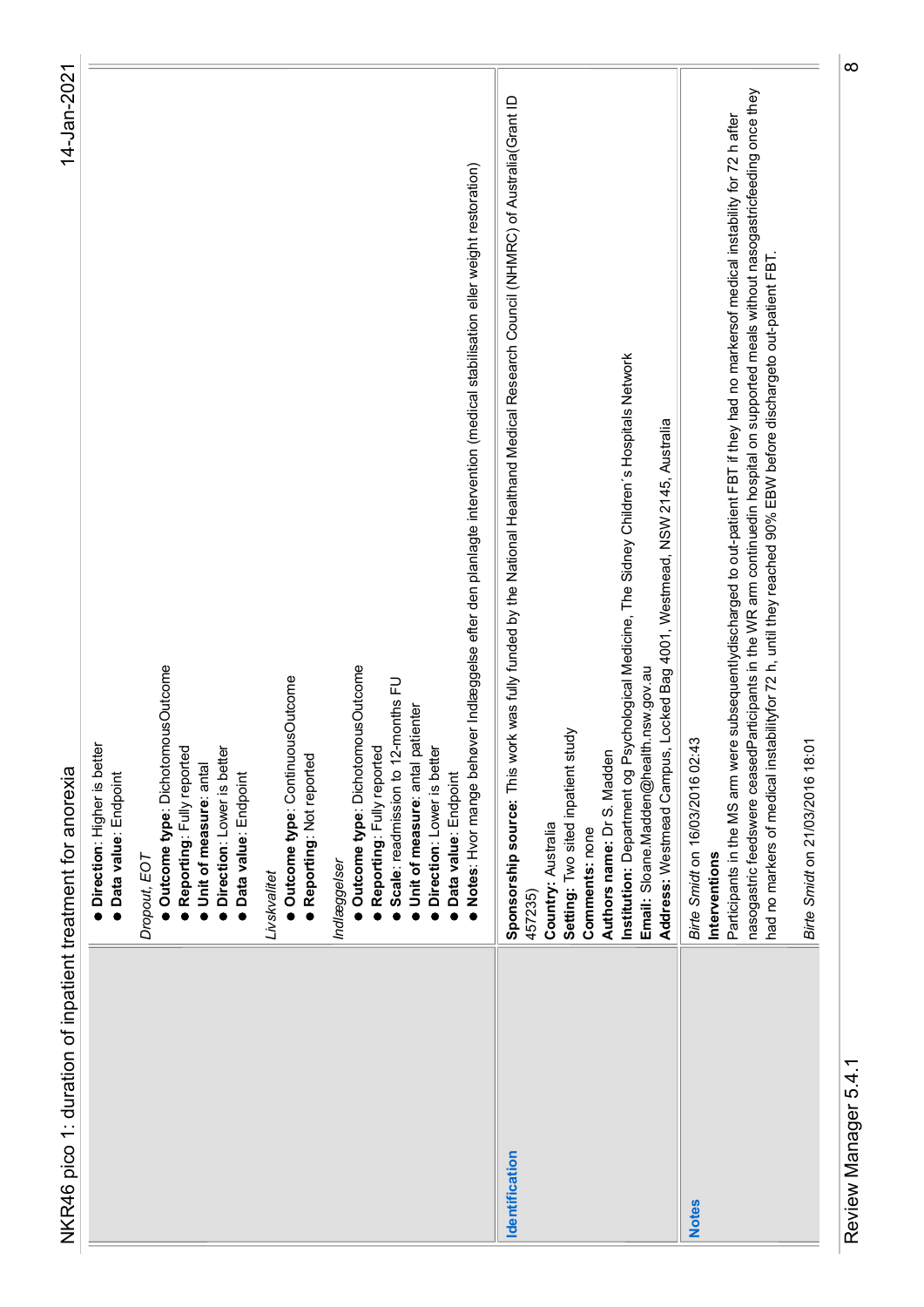| eason for exclusion |  |
|---------------------|--|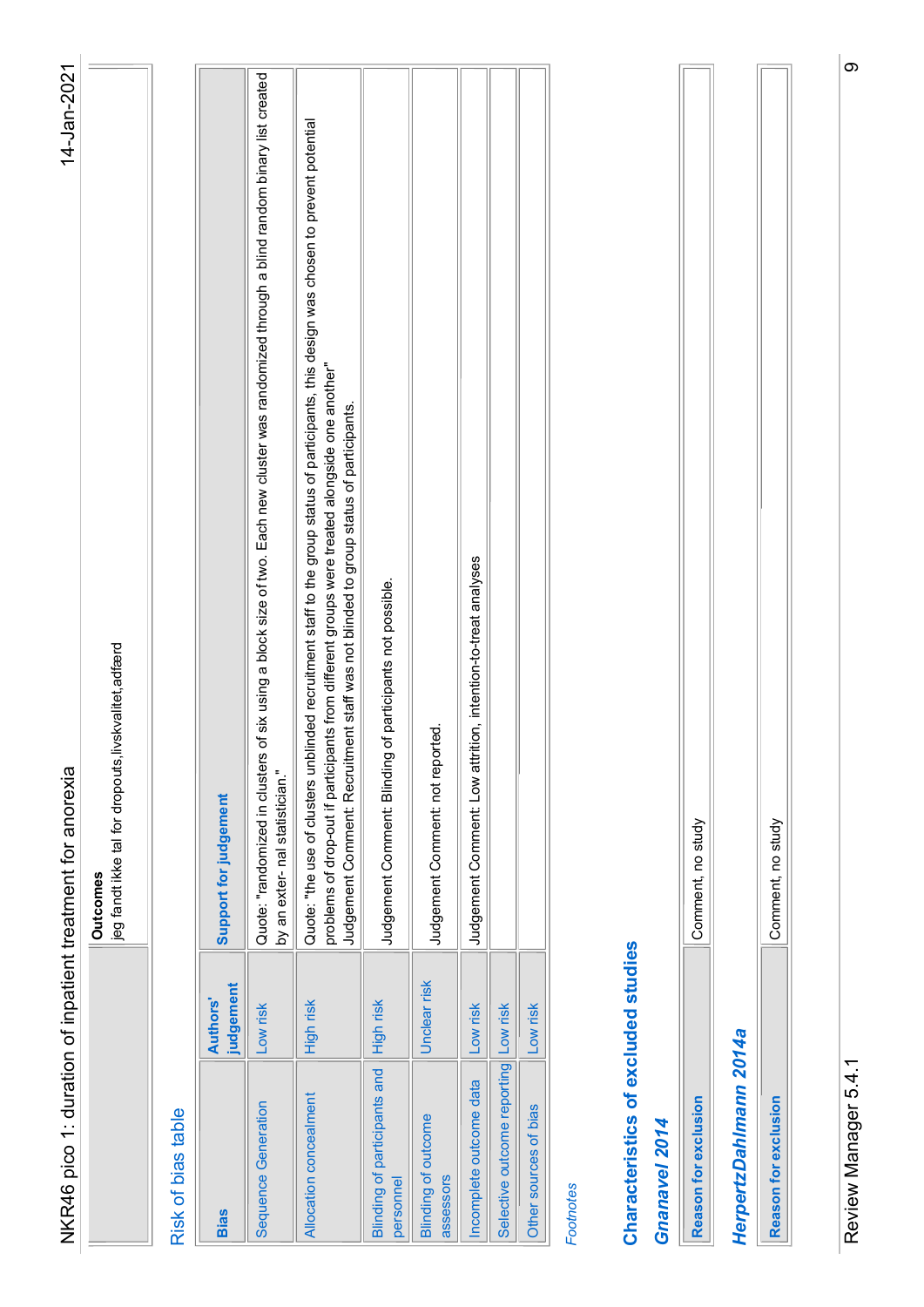NGRE part is duration of the second to a come of the come of the second of the part is durated by the second of the second of the second of the second of the second of the second of the second of the second of the second o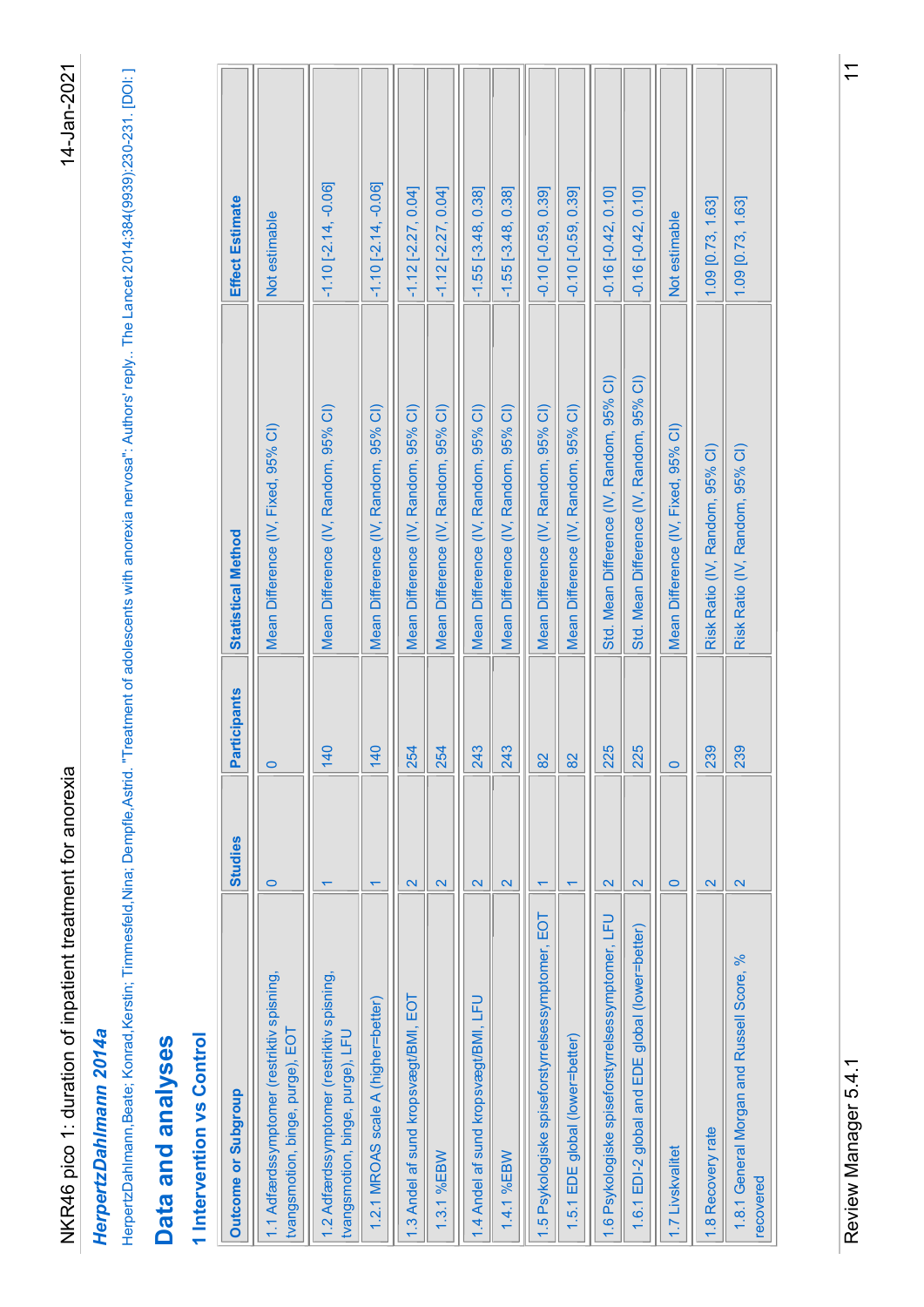| ζ |
|---|
|   |
|   |

| 1.9 Dropout         |     | Risk Ratio (IV, Random, 95% CI) | Subtotals only      |
|---------------------|-----|---------------------------------|---------------------|
| .9.1 Dropout, EOT   | 254 | Risk Ratio (IV, Random, 95% CI) | $1.31$ [0.35, 4.96] |
| 1.10 Indlæggelser   |     | Risk Ratio (IV, Random, 95% CI) | Subtotals only      |
| 1.10.1 at follow up | 250 | Risk Ratio (IV, Random, 95% CI) | $0.88$ [0.58, 1.35] |

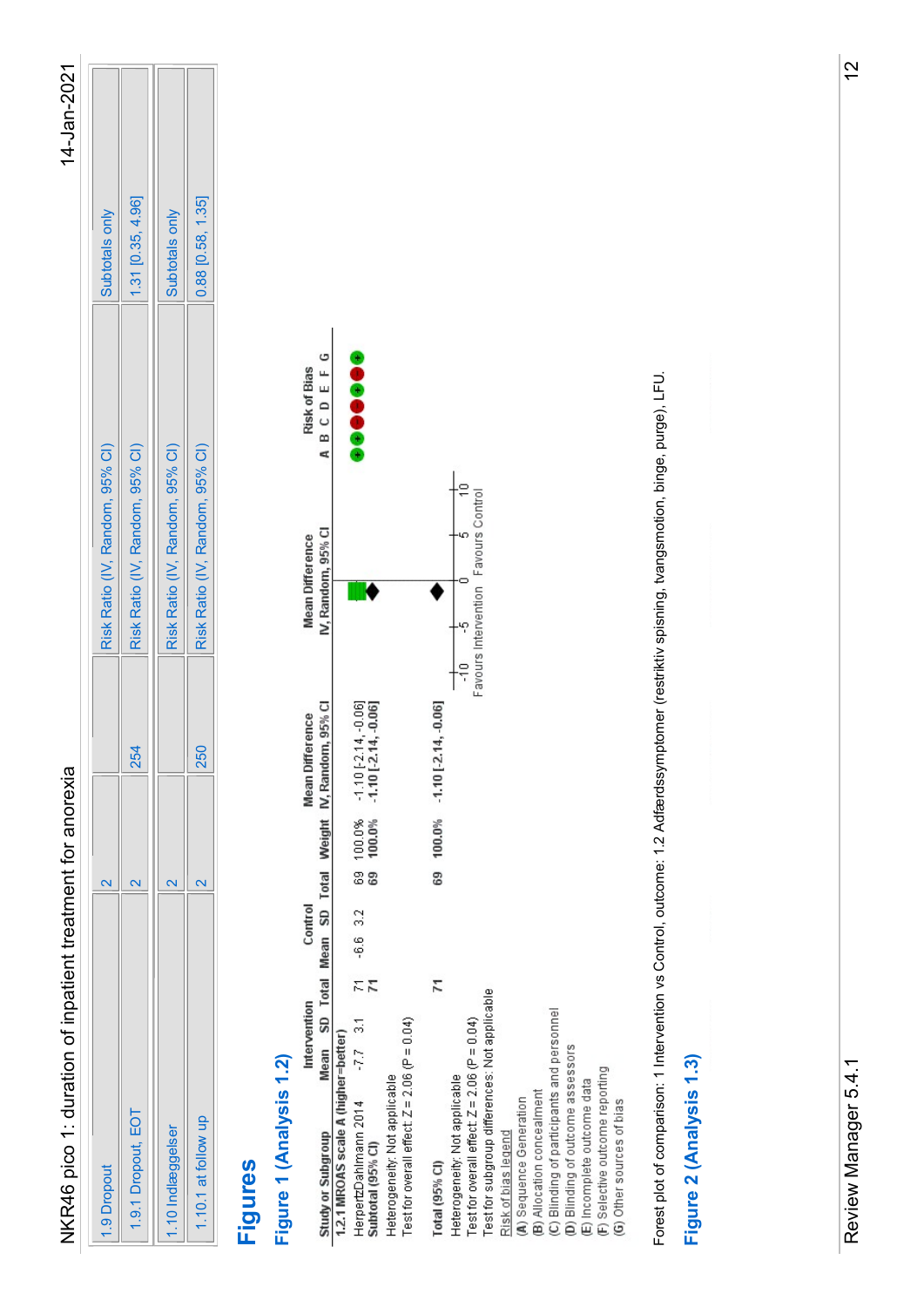

|                                                                                                                                                                                                                                                                                                                                                                                                                                                                                                                                                            |                                                                   |                               | 14-Jan-2021   |
|------------------------------------------------------------------------------------------------------------------------------------------------------------------------------------------------------------------------------------------------------------------------------------------------------------------------------------------------------------------------------------------------------------------------------------------------------------------------------------------------------------------------------------------------------------|-------------------------------------------------------------------|-------------------------------|---------------|
| Mean Difference<br>IV, Random, 95% Cl<br><b>Total Weight</b><br>Control<br>SD<br><b>Total Mean</b><br>Intervention<br>Iean SD To<br>Mean<br>Study or Subgroup<br>1.3.1%EBW                                                                                                                                                                                                                                                                                                                                                                                 | Mean Difference<br>IV, Random, 95% Cl                             | Risk of Bias<br>A B C D E F G |               |
| $\begin{array}{r} -0.90\,\, [ -2.18, \, 0.38]\\ -2.10\,\, [ -4.84, \, 0.64]\\ -1.12\,\, [ -2.27, \, 0.04] \end{array}$<br>85 82.1%<br>41 17.9%<br>126 100.0%<br>Heterogeneity: Tau* = 0.00; Chi* = 0.61, df = 1 (P = 0.44); i* = 0%<br>Test for overall effect: Z = 1.89 (P = 0.06)<br>$-88.1$ 4.7<br>$-93.1$ 5.95<br>$\frac{2}{12}$ & $\frac{1}{2}$<br>$-89$ 3.8<br>$-95.2$ 6.67<br>HerpertzDahlmann 2014<br>Madden 2015<br>Subtotal (95% CI)                                                                                                             |                                                                   | 0000000                       |               |
| $\frac{1}{2}$<br>$1.12$ [-2.27, 0.04]<br>126 100.0%<br>Heterogeneity: Tau <sup>z</sup> = 0.00; Chi <sup>z</sup> = 0.61, df = 1 (P = 0.44); i <sup>z</sup> = 0%<br>Test for overall effect: Z = 1.89 (P = 0.06)<br>Test for subgroup differences: Not applicable<br>128<br>(C) Blinding of participants and personnel<br>(D) Blinding of outcome assessors<br>(E) Incomplete outcome data<br>(F) Selective outcome reporting<br>(G) Other sources of bias<br>(A) Sequence Generation<br>(B) Allocation concealment<br>Risk of bias legend<br>Total (95% CI) | ∤a<br>Favours Control<br>-40<br>o<br>Favours Intervention<br>.မှာ |                               |               |
| Intervention vs Control, outcome: 1.3 Andel af sund kropsvægt/BMI, EOT.<br>Figure 3 (Analysis 1.4)<br>Forest plot of comparison: 1                                                                                                                                                                                                                                                                                                                                                                                                                         |                                                                   |                               |               |
|                                                                                                                                                                                                                                                                                                                                                                                                                                                                                                                                                            |                                                                   |                               |               |
| $\overline{\phantom{0}}$<br>Review Manager 5.4.                                                                                                                                                                                                                                                                                                                                                                                                                                                                                                            |                                                                   |                               | $\frac{3}{2}$ |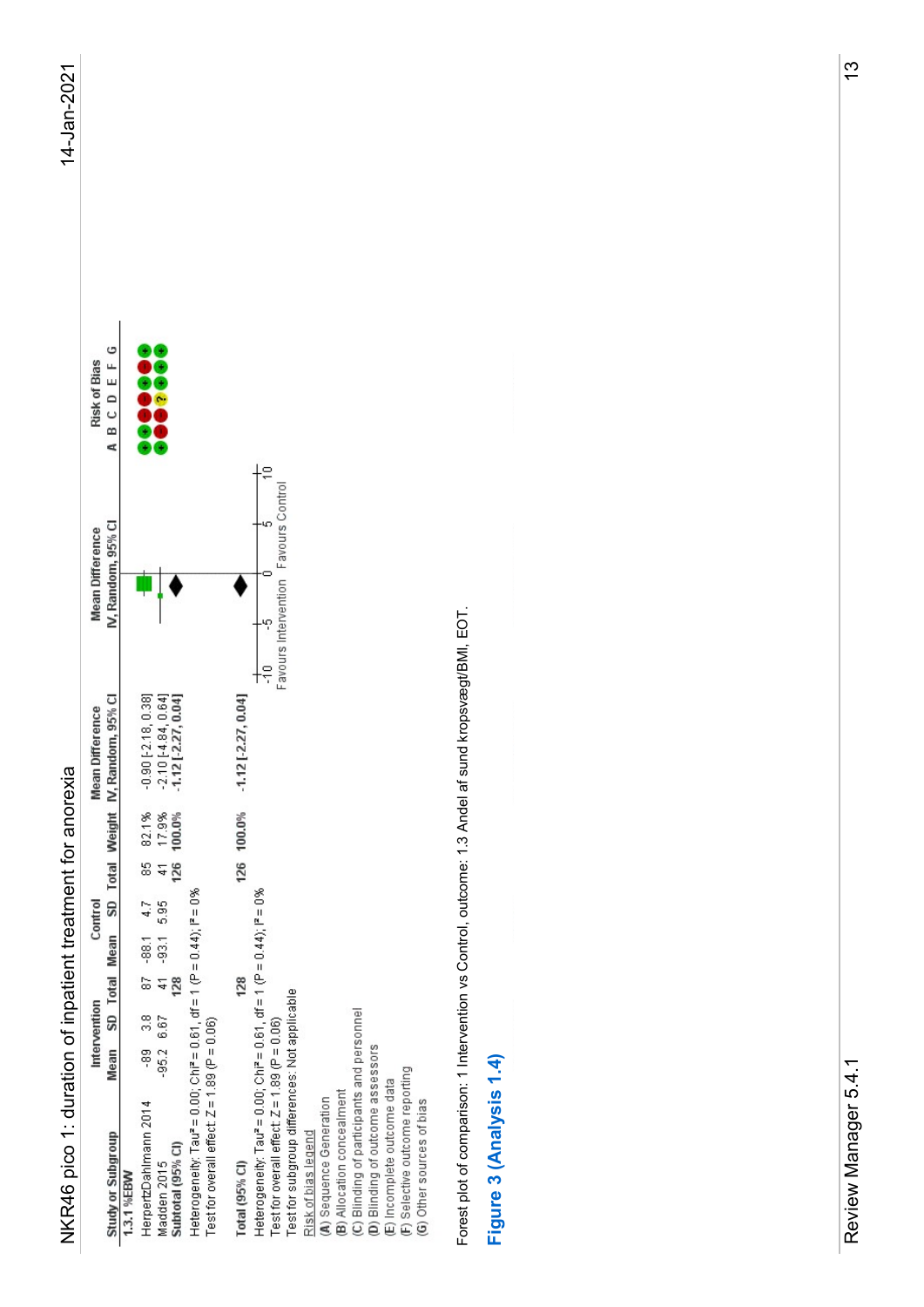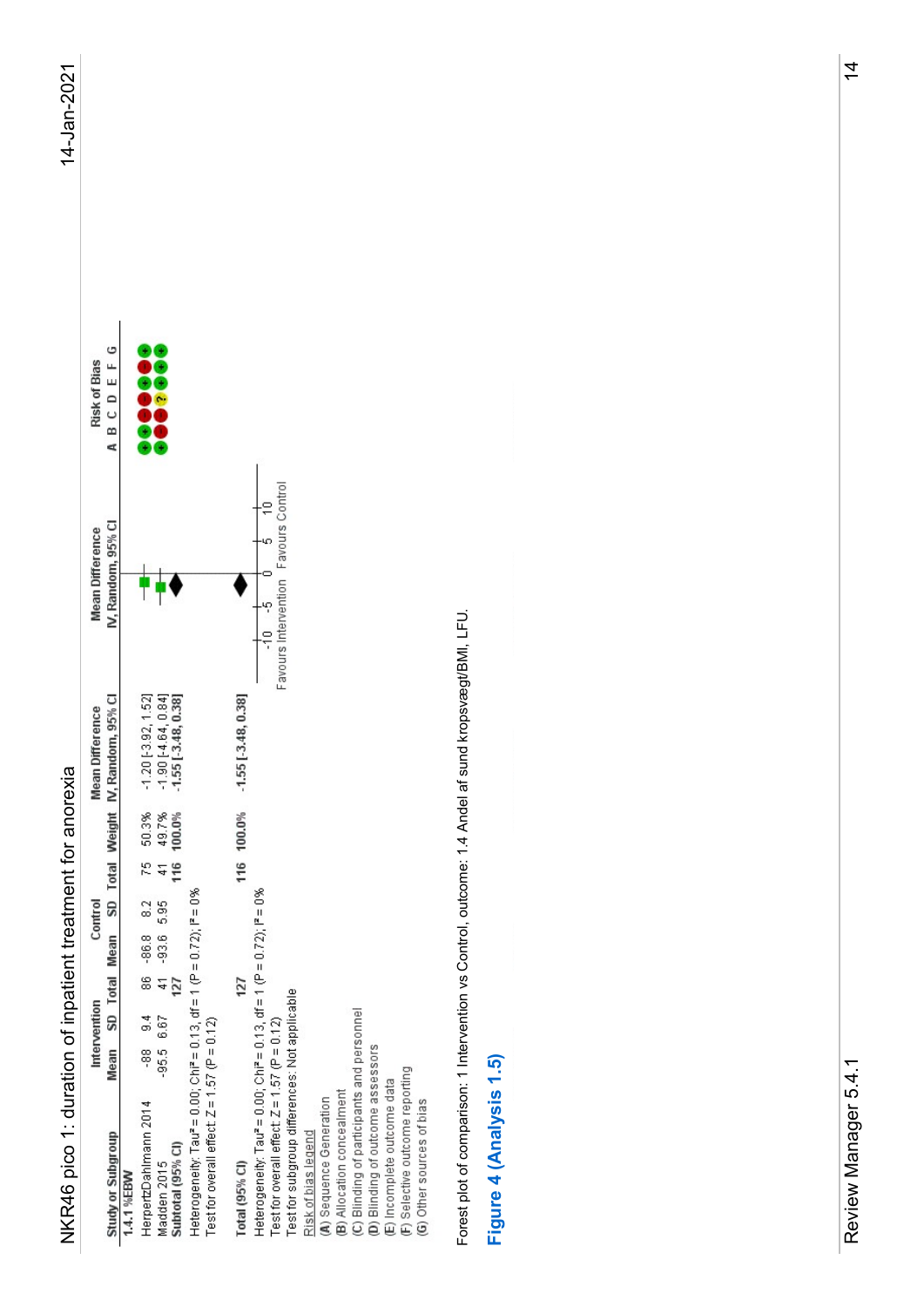

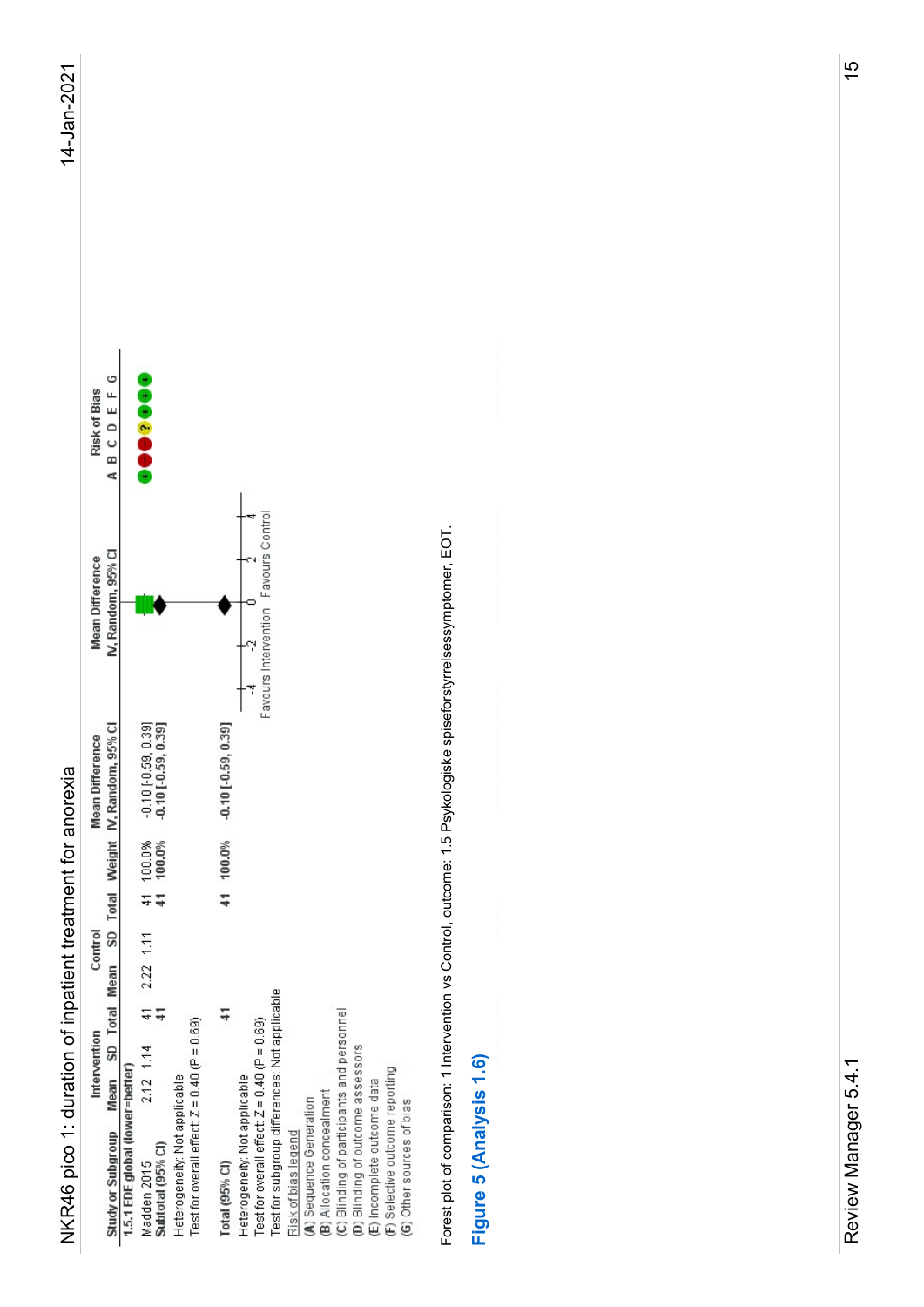| Ξ |
|---|
| ľ |
|   |
|   |
| l |
|   |

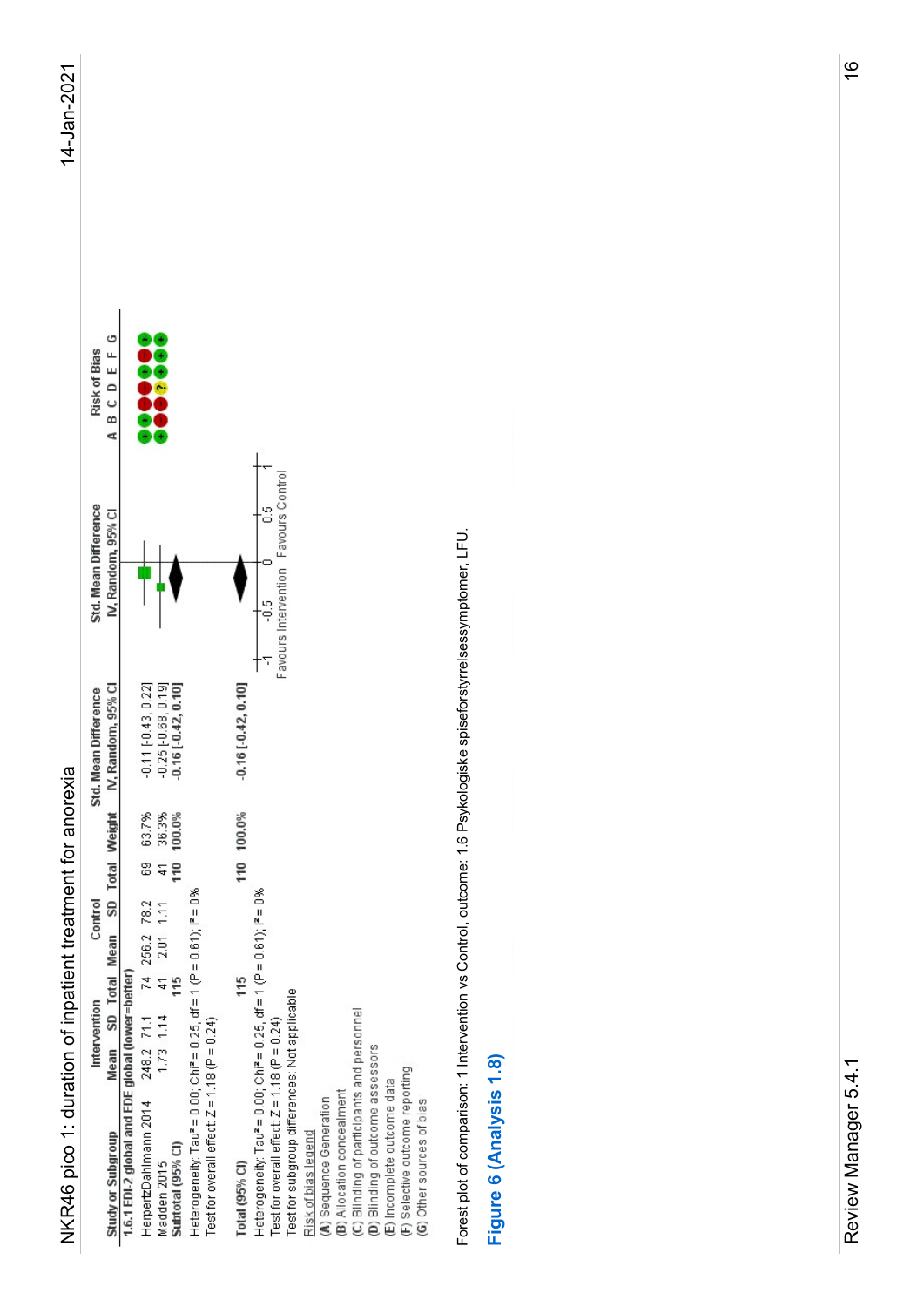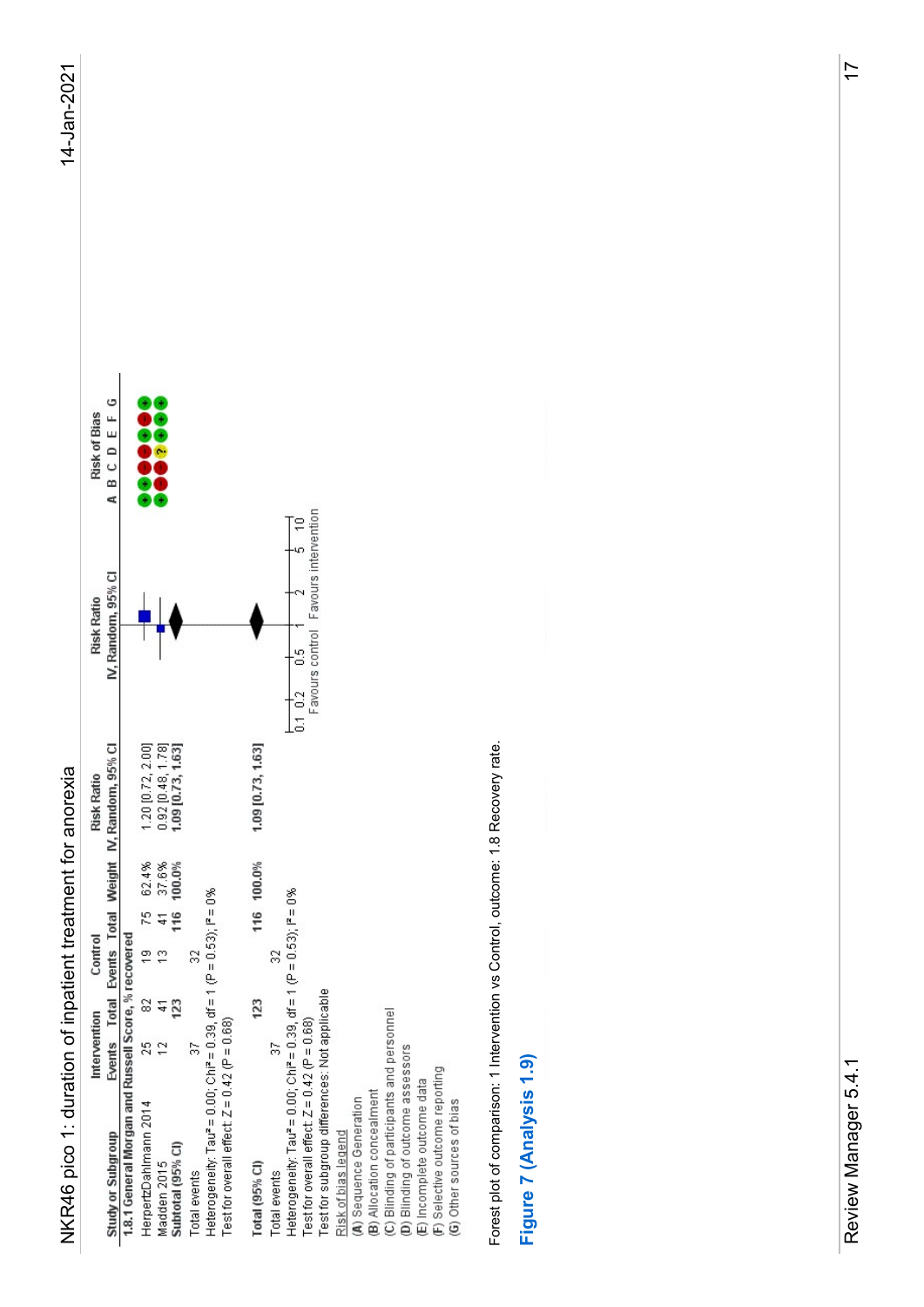| ľ |
|---|
|   |
| Ξ |
|   |
|   |
|   |
| 7 |
| ۹ |

| NKR46 pico 1: duration of inpatient treatment for anorexia                                                                                                                                                                                                                                                                                                                                                                                                                        |                                                                                                                                                                                                                                                                                                                                                                                                                                                                                            |                                    | 14-Jan-2021    |
|-----------------------------------------------------------------------------------------------------------------------------------------------------------------------------------------------------------------------------------------------------------------------------------------------------------------------------------------------------------------------------------------------------------------------------------------------------------------------------------|--------------------------------------------------------------------------------------------------------------------------------------------------------------------------------------------------------------------------------------------------------------------------------------------------------------------------------------------------------------------------------------------------------------------------------------------------------------------------------------------|------------------------------------|----------------|
| Total Weight IV, Random, 95% Cl<br><b>Risk Ratio</b><br>Control<br>Intervention Contr<br>Events Total Events                                                                                                                                                                                                                                                                                                                                                                      | IV, Random, 95% CI<br><b>Risk Ratio</b>                                                                                                                                                                                                                                                                                                                                                                                                                                                    | G<br>Risk of Bias<br>A B C D E F ( |                |
| $2.44$ (1.25, 4.77)<br>0.63 (0.22, 1.75)<br>1.31 (0.35, 4.96)<br>85 54.3%<br>41 45.7%<br>126 100.0%<br>Total events<br>Heterogeneity: Tau <sup>z</sup> = 0.73; Chi <sup>z</sup> = 4.73, df = 1 (P = 0.03); i <sup>z</sup> = 79%<br>Test for overall effect: Z = 0.40 (P = 0.69)<br>$\mathop{\oplus}\limits^{\infty}$ $^{\infty}$<br>$\frac{2}{3}$ $\frac{4}{3}$<br>$25\,$<br>Study or Subgroup<br>1.9.1 Dropout, EOT<br>HerpertzDahlmann 2014<br>Madden 2015<br>Subtotal (95% CI) |                                                                                                                                                                                                                                                                                                                                                                                                                                                                                            |                                    |                |
|                                                                                                                                                                                                                                                                                                                                                                                                                                                                                   | Ţ₽<br>$\begin{array}{ccc}\n\begin{array}{ccc}\n\hline\n1 & 0.2 & 0.5 \\ \hline\n1 & 0.2 & 0.5 \\ \hline\n\end{array} & \begin{array}{ccc}\n\hline\n1 & 2 \\ \hline\n2 & 5 \\ \hline\n3 & 0.01 & 0.01 \\ \hline\n\end{array} & \begin{array}{ccc}\n\hline\n\end{array} & \begin{array}{ccc}\n\hline\n\end{array} & \begin{array}{ccc}\n\hline\n\end{array} & \begin{array}{ccc}\n\hline\n\end{array} & \begin{array}{ccc}\n\hline\n\end{array} & \begin{array}{ccc}\n\hline\n\end{array} &$ |                                    |                |
| (C) Blinding of participants and personnel<br>(D) Blinding of outcome assessors<br>(E) Incomplete outcome data<br>(F) Selective outcome reporting<br>(G) Other sources of bias<br>(A) Sequence Generation<br>(B) Allocation concealment<br>Risk of bias legend                                                                                                                                                                                                                    |                                                                                                                                                                                                                                                                                                                                                                                                                                                                                            |                                    |                |
| Intervention vs Control, outcome: 1.9 Dropout.<br>Forest plot of comparison: 1                                                                                                                                                                                                                                                                                                                                                                                                    |                                                                                                                                                                                                                                                                                                                                                                                                                                                                                            |                                    |                |
| Figure 8 (Analysis 1.10)                                                                                                                                                                                                                                                                                                                                                                                                                                                          |                                                                                                                                                                                                                                                                                                                                                                                                                                                                                            |                                    |                |
|                                                                                                                                                                                                                                                                                                                                                                                                                                                                                   |                                                                                                                                                                                                                                                                                                                                                                                                                                                                                            |                                    |                |
|                                                                                                                                                                                                                                                                                                                                                                                                                                                                                   |                                                                                                                                                                                                                                                                                                                                                                                                                                                                                            |                                    |                |
|                                                                                                                                                                                                                                                                                                                                                                                                                                                                                   |                                                                                                                                                                                                                                                                                                                                                                                                                                                                                            |                                    |                |
| $\overline{\phantom{0}}$<br>Review Manager 5.4.                                                                                                                                                                                                                                                                                                                                                                                                                                   |                                                                                                                                                                                                                                                                                                                                                                                                                                                                                            |                                    | $\frac{8}{10}$ |